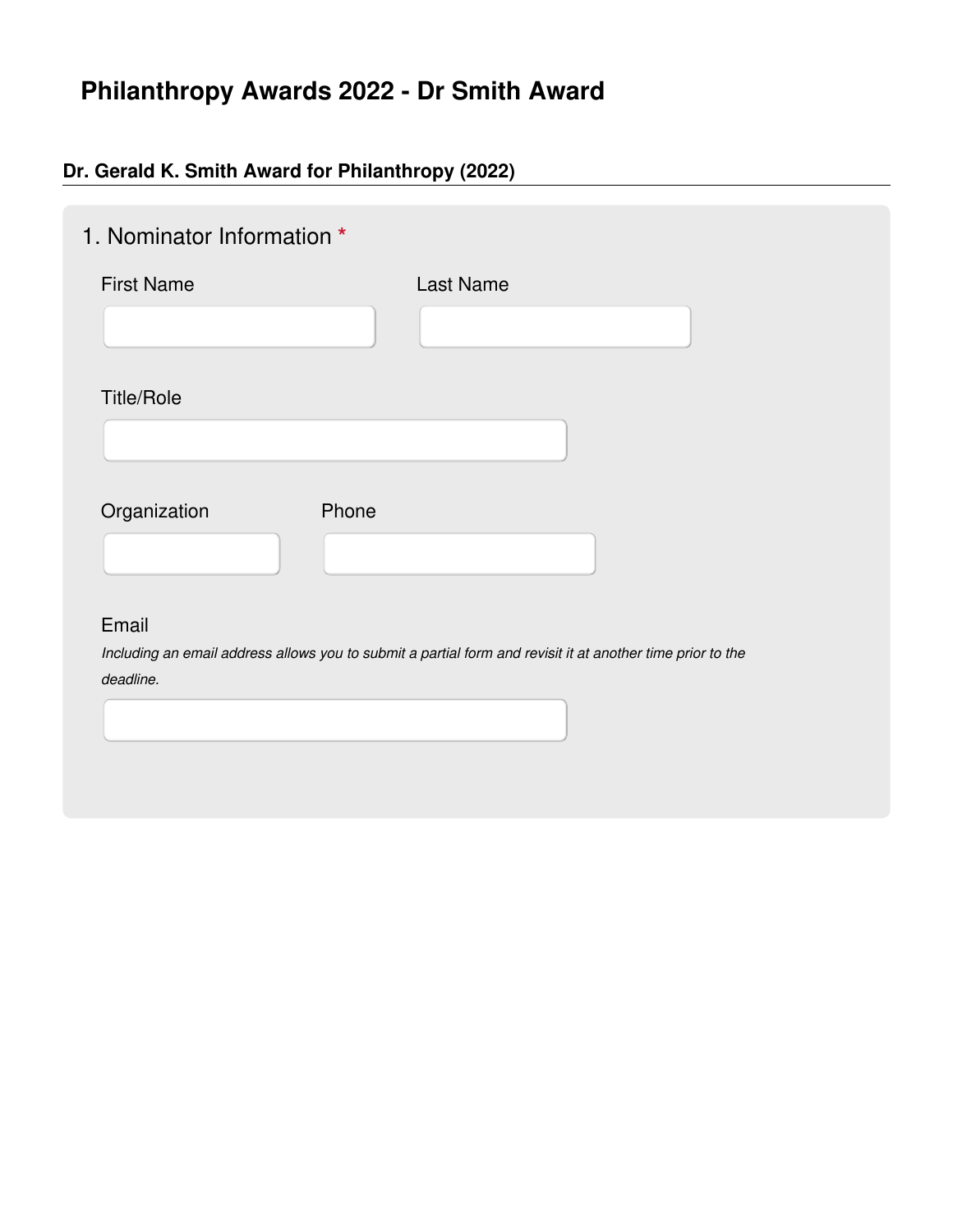## 2. Nominee Information **\***

| <b>First Name</b> | Last Name |
|-------------------|-----------|
|                   |           |
| <b>Title/Role</b> |           |
|                   |           |
| Organization      |           |
|                   |           |
|                   |           |
| Phone             |           |
|                   |           |
| Email             |           |
|                   |           |
|                   |           |
|                   |           |

### **(untitled)**

3. To the best of your knowledge, does the nominee have at least four years of experience in the field?

- Yes
- No
- Unsure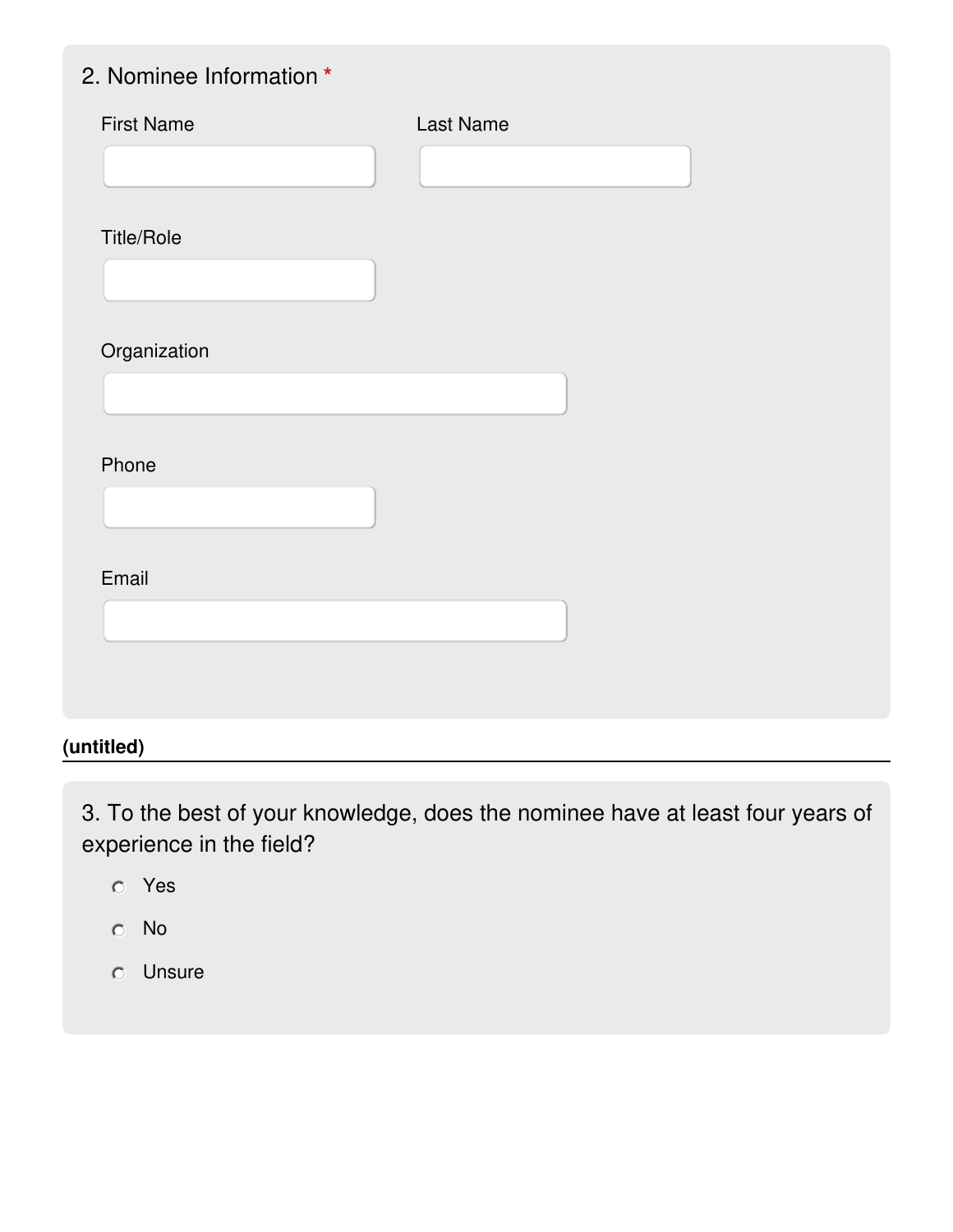Please note that as part of this award criteria, nominees must have at least four years of experience in the field. If your nominee does not meet that piece of the criteria, please consider another nominee for this award.

**Please describe the nominee's efforts in each of the areas below. Each section should be approximately 150-250 words.**

4. Please describe how the nominee's work and grantmaking activities have promoted effective and responsive social change in African American communities. **\***

5. Please describe the nominee's overall leadership, impact, creativity and collaboration. **\***